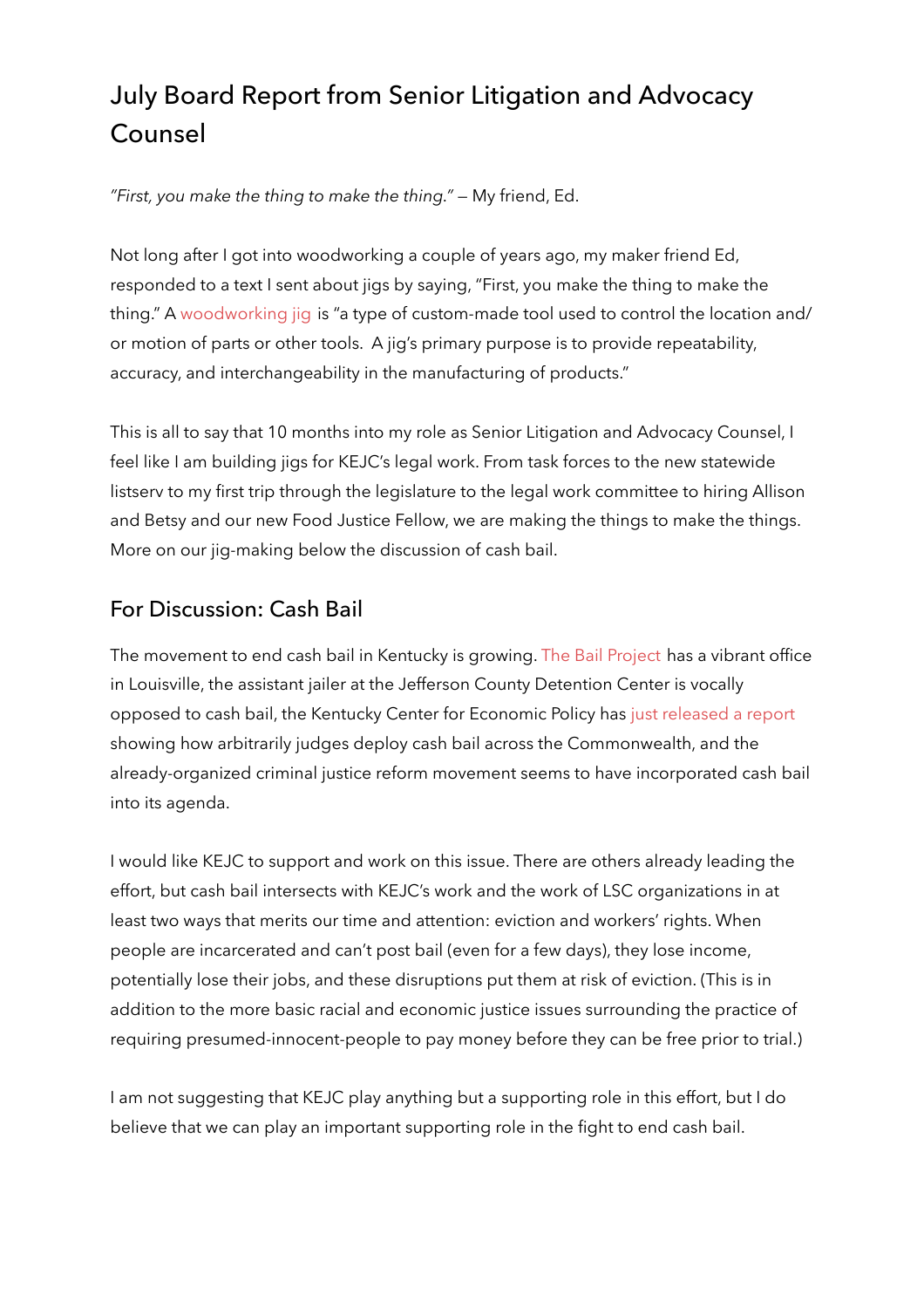# Making Jigs

#### Legal Work Committee

- File sharing platform
- Case Acceptance/Case Management/Supervision Policies  $\bullet$  .
- Case Management Software training
- **Retainer Agreements**
- Timekeeping Policies/Software
- **•** Litigation Advisory Committee

#### **Listservs**

- Launched new statewide listserv!
- Additional listservs
	- Workers' Rights
	- Consumer Law

#### Brief Bank

Addison immediately responded on the new listserv with a recommendation that we pair the listserv with a statewide brief bank. This was already near the top of my list because I believe a useful, up-to-date statewide brief bank with dramatically expand our ability to serve our clients quickly and with the strongest arguments on persistent and emerging legal issues.

I am making progress on finding a document management system that we can deploy as a statewide brief bank. I believe [SeedDMS](https://www.seeddms.org/index.php?id=2) fulfills my functionality criteria. My criteria for this system are:

- no/low-cost
- scale across multiple organizations
- secure, individual logins
- tags/keyword search
- full text search